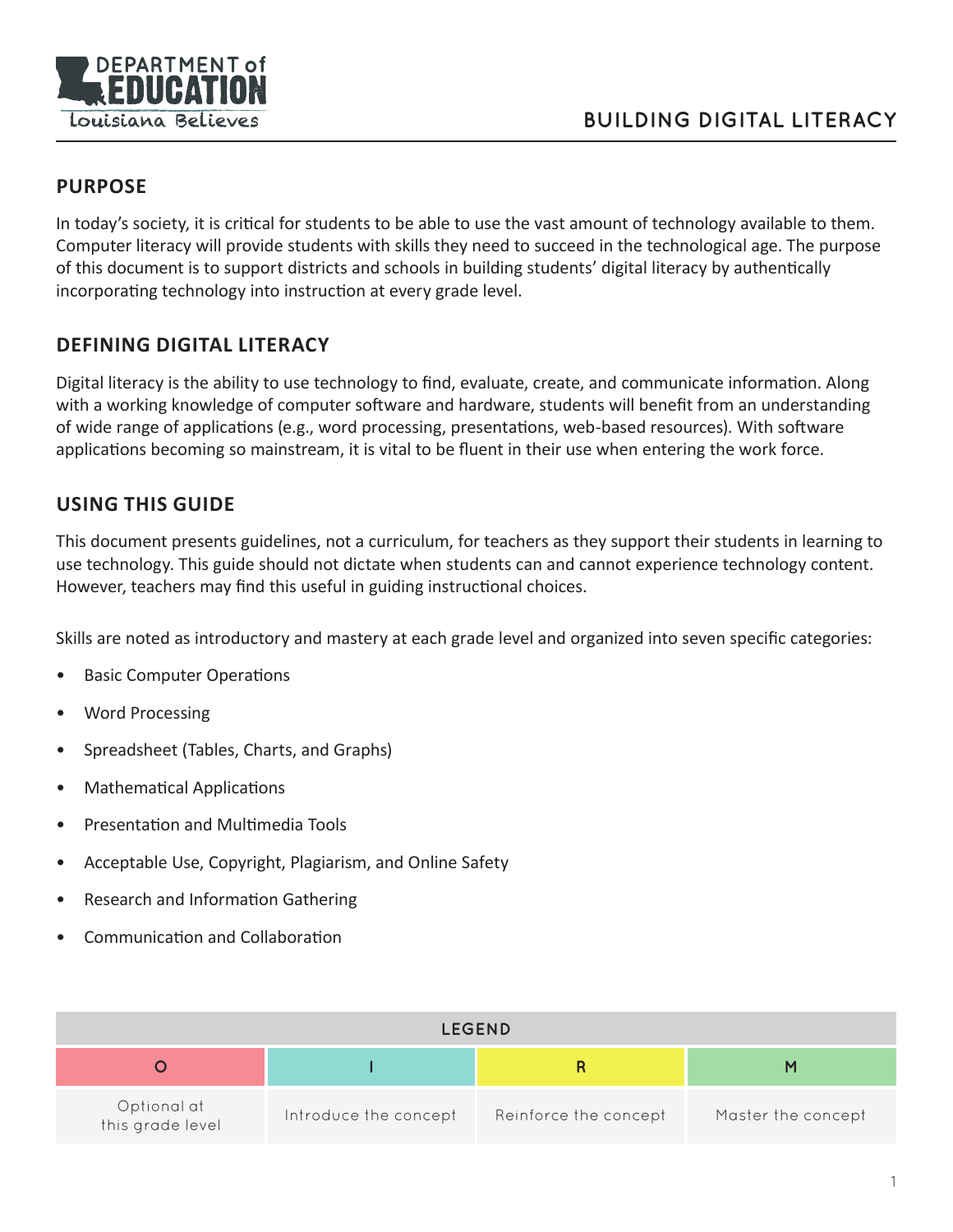

| <b>DIGITAL LITERACY</b><br><b>CATEGORIES</b> | <b>SKILLS</b>                                                                                                                                                                                                                                                                                                                                                                                                                                                                   | K        | $\mathbf{1}$ | $\overline{2}$ | 3            | $\overline{4}$ | 5 | 6 | $\overline{7}$ | 8         | 9 | 10        | 11 | 12 |
|----------------------------------------------|---------------------------------------------------------------------------------------------------------------------------------------------------------------------------------------------------------------------------------------------------------------------------------------------------------------------------------------------------------------------------------------------------------------------------------------------------------------------------------|----------|--------------|----------------|--------------|----------------|---|---|----------------|-----------|---|-----------|----|----|
|                                              | Identify basic terms and usage for<br>technology systems (e.g., keyboard,<br>mouse, word processing software,<br>spreadsheets, etc.)                                                                                                                                                                                                                                                                                                                                            |          | $\mathsf{R}$ | M              | M            | M              | M | M | M              | M         | M | M         | M  | M  |
|                                              | Turn on a computer and login                                                                                                                                                                                                                                                                                                                                                                                                                                                    |          | $\mathsf{R}$ | M              | M            | M              | M | M | M              | M         | M | M         | M  | M  |
|                                              | Use a pointing device, such as a mouse,<br>to manipulate shapes and icons; click on<br>URLs, radio buttons, and check boxes;<br>and use scroll bars                                                                                                                                                                                                                                                                                                                             |          | $\mathsf R$  | M              | M            | M              | M | M | M              | M         | M | M         | M  | M  |
|                                              | Use desktop icons, windows, and menus<br>to open applications and documents                                                                                                                                                                                                                                                                                                                                                                                                     |          | $\mathsf{R}$ | M              | M            | M              | M | M | M              | M         | M | M         | M  | M  |
|                                              | Understand how to manage files and<br>save documents                                                                                                                                                                                                                                                                                                                                                                                                                            | $\Omega$ | Т            | $\mathsf{R}$   | M            | M              | M | M | M              | M         | M | M         | M  | M  |
| <b>BASIC COMPUTER</b><br><b>OPERATIONS</b>   | Explain and use age-appropriate online<br>tools and resources (e.g., tutorials,<br>assessments, and web browsers)                                                                                                                                                                                                                                                                                                                                                               |          | ı            | $\mathsf{R}$   | M            | M              | M | M | M              | M         | M | M         | M  | M  |
|                                              | Keyboarding<br>• Use proper posture and ergonomics<br>• Locate and use letter and number<br>keys with correct left and right hand<br>placement<br>• Locate and use correct finger for<br>space bar, return key, and shift key<br>• Gain proficiency and speed in touch<br>typing<br>• Demonstrate automatically in<br>keyboarding skills by increasing<br>accuracy and speed. (For students<br>with disabilities, demonstrate<br>alternate input techniques, as<br>appropriate) | $\circ$  | ı            | $\mathsf{R}$   | $\mathsf{R}$ | $\mathsf{R}$   | M | M | M              | M         | M | M         | M  | M  |
|                                              | Identify successful troubleshooting<br>strategies for minor hardware and<br>software issues or problems (e.g., frozen<br>screen)                                                                                                                                                                                                                                                                                                                                                |          |              |                | T            | $\mathsf{R}$   | M | M | M              | M         | M | M         | M  | M  |
|                                              | Independently operate peripheral<br>equipment (e.g., scanner, digital camera)                                                                                                                                                                                                                                                                                                                                                                                                   |          |              |                | O            |                | R | M | M              | M         | M | M         | M  | M  |
|                                              | Compress and expand large files                                                                                                                                                                                                                                                                                                                                                                                                                                                 |          |              |                |              |                |   | Т | R              | M         | M | M         | M  | M  |
|                                              | Identify and use a variety of storage<br>media and systems (e.g., optical disks,<br>flash drives, networked storage, cloud<br>services, etc.) and provide a rationale<br>for using a certain medium for a specific<br>purpose                                                                                                                                                                                                                                                   |          |              |                |              |                |   | п | $\mathsf{R}$   | ${\sf M}$ | M | ${\sf M}$ | M  | M  |
|                                              | Identify and assess the capabilities and<br>limitations of emerging technologies                                                                                                                                                                                                                                                                                                                                                                                                |          |              |                |              |                |   |   | $\mathsf{R}$   | ${\sf M}$ | M | M         | M  | M  |

O I RADIO DE LA CARACTERA EL MENOPOLISMENTE EN LA CARACTERA EL MENOPOLISMENTE EN LA CARACTERA EL MENOPOLISMENT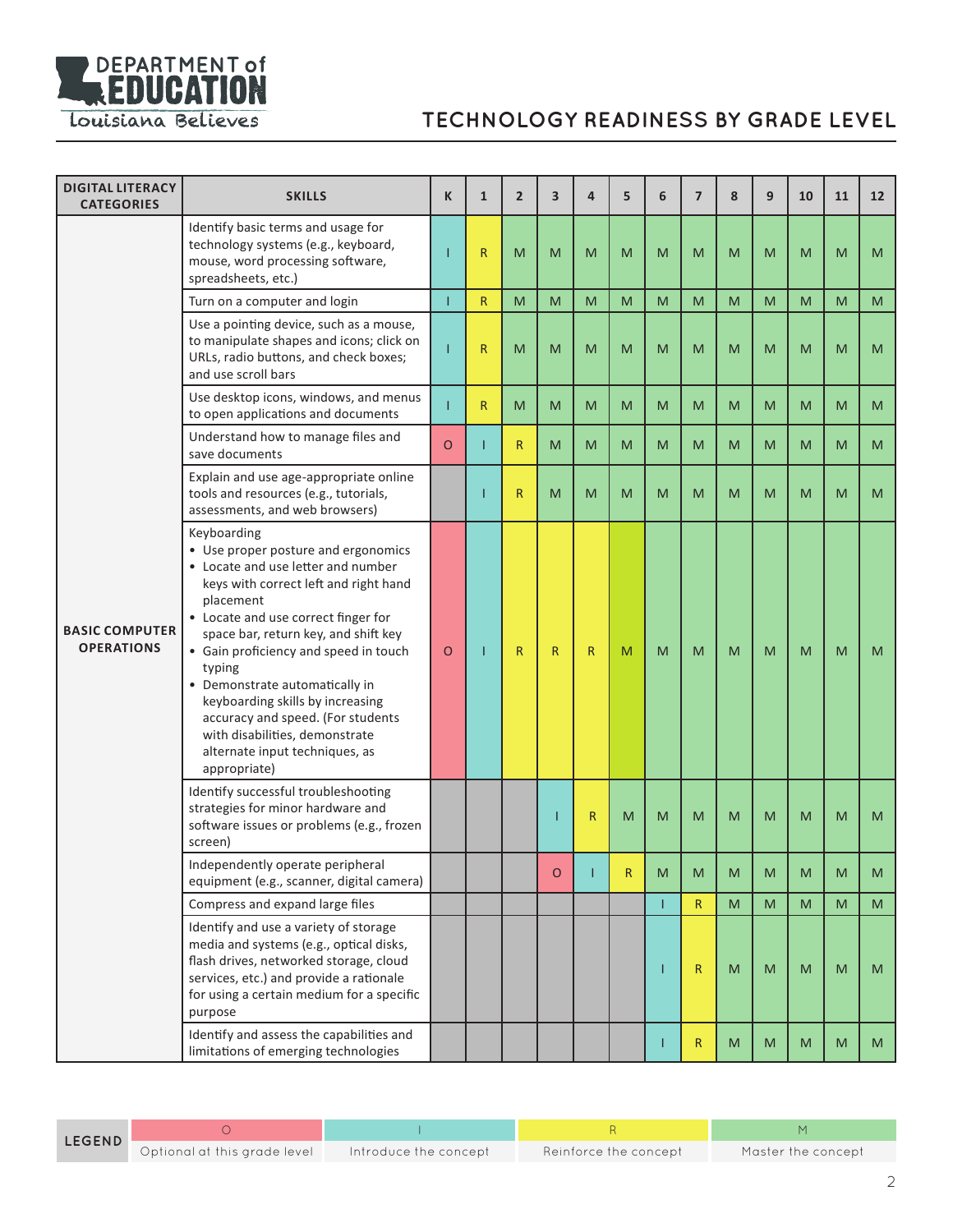

| <b>DIGITAL LITERACY</b><br><b>CATEGORIES</b> | <b>SKILLS</b>                                                                                                                                                                      | K        | $\mathbf{1}$ | $\overline{2}$ | $\overline{\mathbf{3}}$ | 4            | 5 | 6            | $\overline{ }$ | 8 | 9 | 10 | 11 | 12             |
|----------------------------------------------|------------------------------------------------------------------------------------------------------------------------------------------------------------------------------------|----------|--------------|----------------|-------------------------|--------------|---|--------------|----------------|---|---|----|----|----------------|
|                                              | Use a word processing application<br>to write, edit, print, and save simple<br>assignments                                                                                         | $\Omega$ |              | $\mathsf{R}$   | M                       | M            | M | M            | M              | M | M | M  | M  | M              |
|                                              | Use menus and toolbar functions (e.g.,<br>font, style, line spacing, and margins) to<br>format, edit, and print a document                                                         |          |              | $\mathsf{R}$   | M                       | M            | M | M            | M              | M | M | M  | M  | M              |
|                                              | Highlight text and copy and paste text                                                                                                                                             |          | $\circ$      |                | R                       | M            | M | M            | M              | M | M | M  | M  | M <sub>1</sub> |
|                                              | Copy and paste images within the<br>document and from outside sources                                                                                                              |          | $\circ$      |                | R.                      | M            | M | M            | M              | M | M | M  | M  | M              |
|                                              | Insert and size a graphic in a document                                                                                                                                            |          | $\circ$      |                | R.                      | M            | M | M            | M              | M | M | M  | M  | M              |
| <b>WORD</b><br><b>PROCESSING</b>             | Proofread and edit writing using<br>appropriate resources (e.g., dictionary,<br>spell checker, grammar checker, and<br>thesaurus)                                                  |          |              |                | R                       | M            | M | M            | M              | M | M | M  | M  | M              |
|                                              | Demonstrate use of intermediate<br>features in word processing applications<br>(e.g., tabs, indents, headers and footers,<br>endnotes, bulleted and numbered lists,<br>and tables) |          |              |                |                         |              |   | $\mathsf{R}$ | M              | M | M | M  | M  | M              |
|                                              | Apply advanced formatting and page<br>layout features when appropriate (e.g.,<br>columns, templates, and styles) to<br>improve the appearance of documents<br>and materials        |          |              |                |                         |              |   |              | $\mathsf{R}$   | M | M | M  | M  | M              |
|                                              | Use the comment function in Review for<br>peer editing of documents                                                                                                                |          |              | $\circ$        |                         | $\mathsf{R}$ | M | M            | M              | M | M | M  | M  | M              |
|                                              | Use the Track Changes feature in Review<br>for peer editing of documents                                                                                                           |          |              | O              |                         | $\mathsf{R}$ | M | M            | M              | M | M | M  | M  | M              |

O I RADIO DE LA CARACTERA EL MENOPOLISMENTE EN LA CARACTERA EL MENOPOLISMENTE EN LA CARACTERA EL MENOPOLISMENT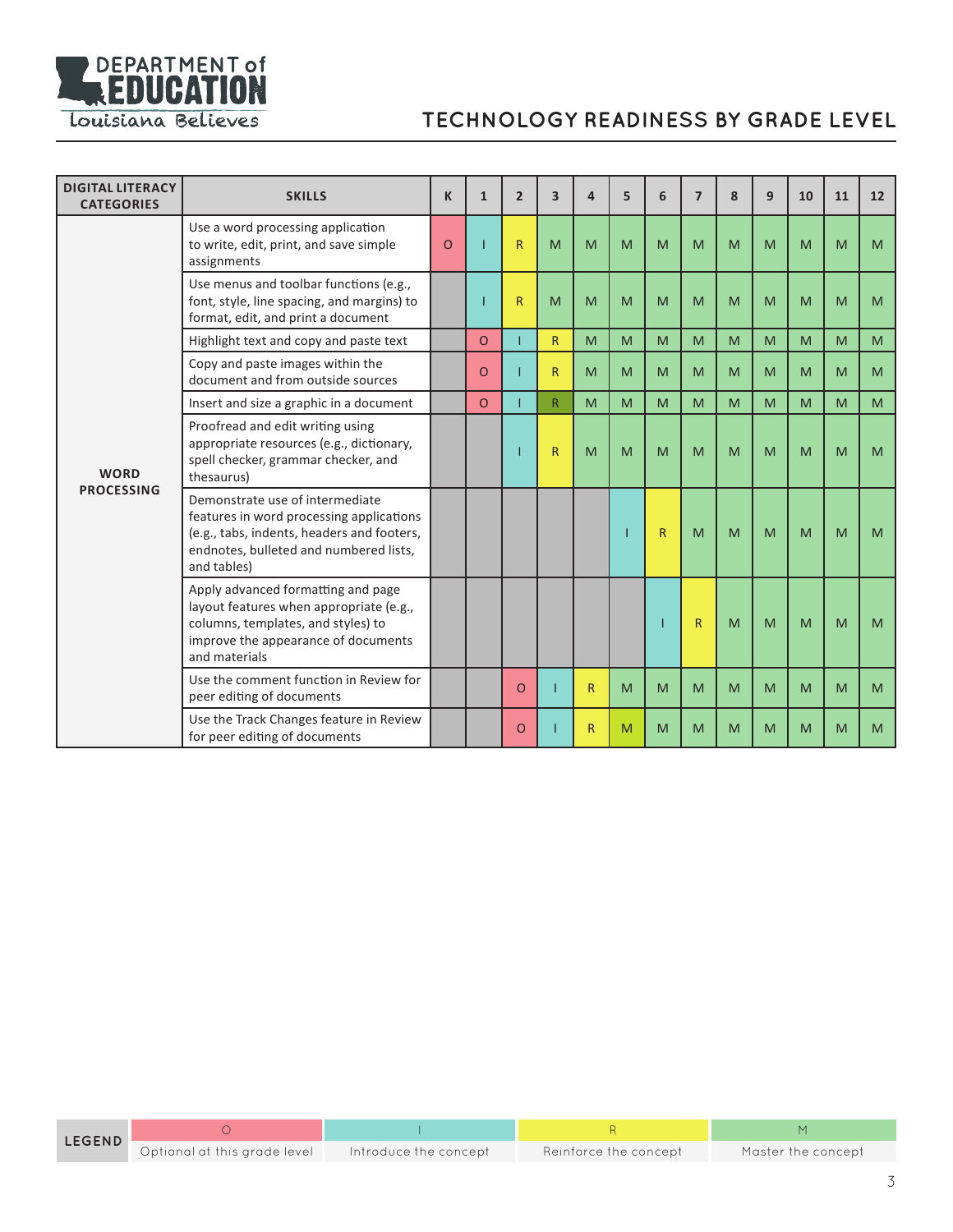

| <b>DIGITAL LITERACY</b><br><b>CATEGORIES</b>          | <b>SKILLS</b>                                                                                                                                                              | K | $\mathbf{1}$ | $\overline{2}$ | 3 | 4            | 5 | 6 | $\overline{7}$ | 8 | 9            | 10 | 11 | 12 <sup>2</sup> |
|-------------------------------------------------------|----------------------------------------------------------------------------------------------------------------------------------------------------------------------------|---|--------------|----------------|---|--------------|---|---|----------------|---|--------------|----|----|-----------------|
|                                                       | Demonstrate an understanding of<br>the spreadsheet as a tool to record,<br>organize, graph, and analyze information                                                        |   |              | $\circ$        |   | R            | M | M | M              | M | M            | M  | M  | M               |
|                                                       | Identify and explain terms and concepts<br>related to spreadsheets (e.g., cell,<br>column, row, values, labels, chart,<br>graph, etc.)                                     |   |              | O              |   | $\mathsf{R}$ | M | M | M              | M | M            | M  | M  | M               |
|                                                       | Use the auto-fill feature in a spreadsheet<br>application                                                                                                                  |   |              | $\circ$        |   | $\mathsf{R}$ | M | M | M              | M | M            | M  | M  | M               |
|                                                       | Enter and edit data in spreadsheets                                                                                                                                        |   |              | $\circ$        |   | R            | M | M | M              | M | M            | M  | M  | M               |
| SPREADSHEET<br>(TABLES, CHARTS,<br><b>AND GRAPHS)</b> | Use mathematical symbols (i.e. +(add),<br>-(subtract), *(multiply), /(divide), and<br>^(exponents)); perform calculations<br>using formulas                                |   |              |                |   | $\mathsf{R}$ | M | M | M              | M | M            | M  | M  | M               |
|                                                       | Use spreadsheets and other applications<br>to analyze data, make predictions,<br>solve problems, draw conclusions, and<br>propose solutions                                |   |              |                |   | $\mathsf{R}$ | M | M | M              | M | M            | M  | M  | M               |
|                                                       | Use spreadsheets to calculate, graph,<br>organize, and present data in a variety of<br>real-world settings and chose the most<br>appropriate type to represent given data  |   |              |                |   |              |   |   | $\mathsf R$    | M | M            | M  | M  | M               |
|                                                       | Use functions of a spreadsheet<br>application (e.g. sort, filter, and find)                                                                                                |   |              |                |   |              |   |   | $\mathsf{R}$   | M | M            | M  | M  | M               |
|                                                       | Use various number formats (e.g.<br>scientific notations, percentages,<br>exponents) as appropriate                                                                        |   |              |                |   |              |   |   | R              | M | M            | M  | M  | M               |
|                                                       | Use advanced formatting features of a<br>spreadsheet application (e.g. reposition<br>columns and rows, add and name<br>worksheets, color coding)                           |   |              |                |   |              |   |   | R              | M | M            | M  | M  | M               |
|                                                       | Differentiate between formulas with<br>absolute and relative cell references<br>(i.e., formulas that remain constant or<br>change when copied from one cell to<br>another) |   |              |                |   |              |   |   |                |   | R            | M  | M  | M               |
|                                                       | Use multiple sheets within a workbook,<br>and create links among worksheets to<br>solve problems                                                                           |   |              |                |   |              |   |   | $\circ$        | L | $\mathsf{R}$ | M  | M  | M               |
|                                                       | Import and export data between<br>spreadsheets and other applications                                                                                                      |   |              |                |   |              |   |   | $\circ$        |   | $\mathsf{R}$ | M  | M  | M               |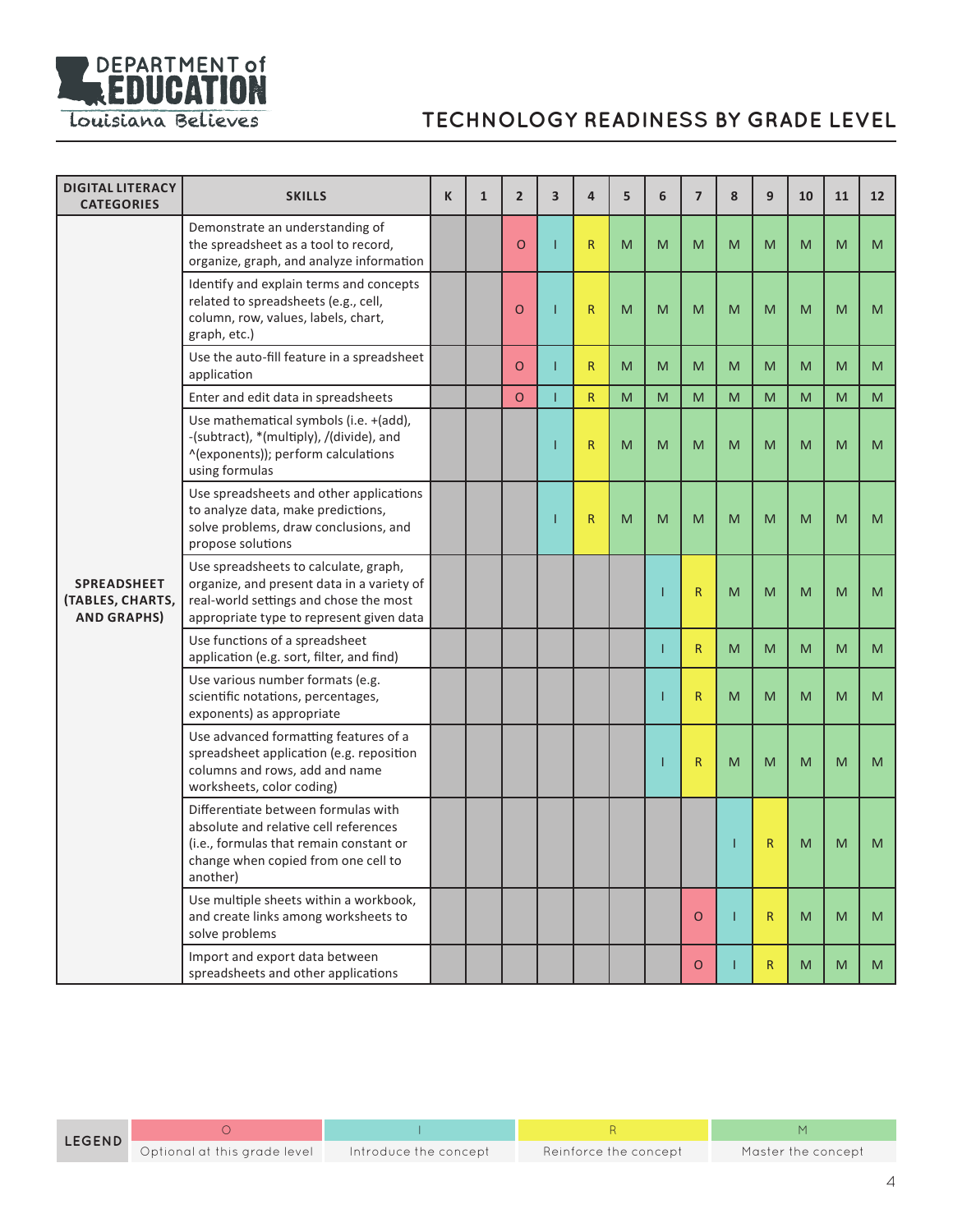

| <b>DIGITAL LITERACY</b><br><b>CATEGORIES</b> | <b>SKILLS</b>                                                                                                                                                                                                                                                                                                                        | K       | $\mathbf{1}$ | $\overline{2}$ | $\overline{\mathbf{3}}$ | $\overline{a}$ | 5 | 6 | $\overline{7}$ | 8            | 9  | 10 | 11 | 12 |
|----------------------------------------------|--------------------------------------------------------------------------------------------------------------------------------------------------------------------------------------------------------------------------------------------------------------------------------------------------------------------------------------|---------|--------------|----------------|-------------------------|----------------|---|---|----------------|--------------|----|----|----|----|
|                                              | Draw two and three dimensional<br>geometric shapes using a variety of<br>technology tools                                                                                                                                                                                                                                            |         |              |                |                         |                |   |   | R              | M            | M  | M  | M  | M  |
|                                              | Use and interpret scientific notations<br>using a variety of technology<br>applications                                                                                                                                                                                                                                              |         |              |                |                         |                |   |   |                |              | R. | M  | M  | M  |
| <b>MATHEMATICAL</b><br><b>APPLICATIONS</b>   | Explain and demonstrate how<br>specialized technology tools can be used<br>for problem solving, decision making,<br>and creativity in all subject areas (e.g.<br>simulation software, environmental<br>probes, computer aided design,<br>geographic information systems,<br>dynamic geometric software, and<br>graphing calculators) |         |              |                |                         |                |   |   |                | $\mathsf{R}$ | M  | M  | M  | M  |
|                                              | Create, edit, and format text on a slide                                                                                                                                                                                                                                                                                             |         |              |                | $\mathsf{R}$            | M              | M | M | M              | M            | M  | M  | M  | M  |
|                                              | Create a series of slides and organize<br>them to present research or convey an<br>idea                                                                                                                                                                                                                                              |         |              |                |                         | $\mathsf{R}$   | M | M | M              | M            | M  | M  | M  | M  |
|                                              | Copy and paste or import graphics,<br>resize them, and position them on a<br>slide                                                                                                                                                                                                                                                   |         |              |                | п                       | $\mathsf{R}$   | M | M | M              | M            | M  | M  | M  | M  |
| <b>PRESENTATION</b><br><b>AND</b>            | Use painting and drawing tools and<br>applications to create and edit work                                                                                                                                                                                                                                                           |         |              |                | $\mathsf{R}$            | M              | M | M | M              | M            | M  | M  | M  | M  |
| <b>MULTIMEDIA</b><br><b>TOOLS</b>            | Watch online videos and use play, pause,<br>rewind, and fast forward buttons while<br>taking notes                                                                                                                                                                                                                                   | $\circ$ |              | R              | M                       | M              | M | M | M              | M            | M  | M  | M  | M  |
|                                              | Create presentations for a variety of<br>audiences and purposes with the use of<br>appropriate transitions and animations<br>to add interest                                                                                                                                                                                         |         |              |                |                         | $\overline{R}$ | M | M | M              | M            | M  | M  | M  | M  |
|                                              | Make strategic use of digital media to<br>enhance understanding                                                                                                                                                                                                                                                                      |         |              |                |                         |                | R | M | M              | M            | M  | M  | M  | M  |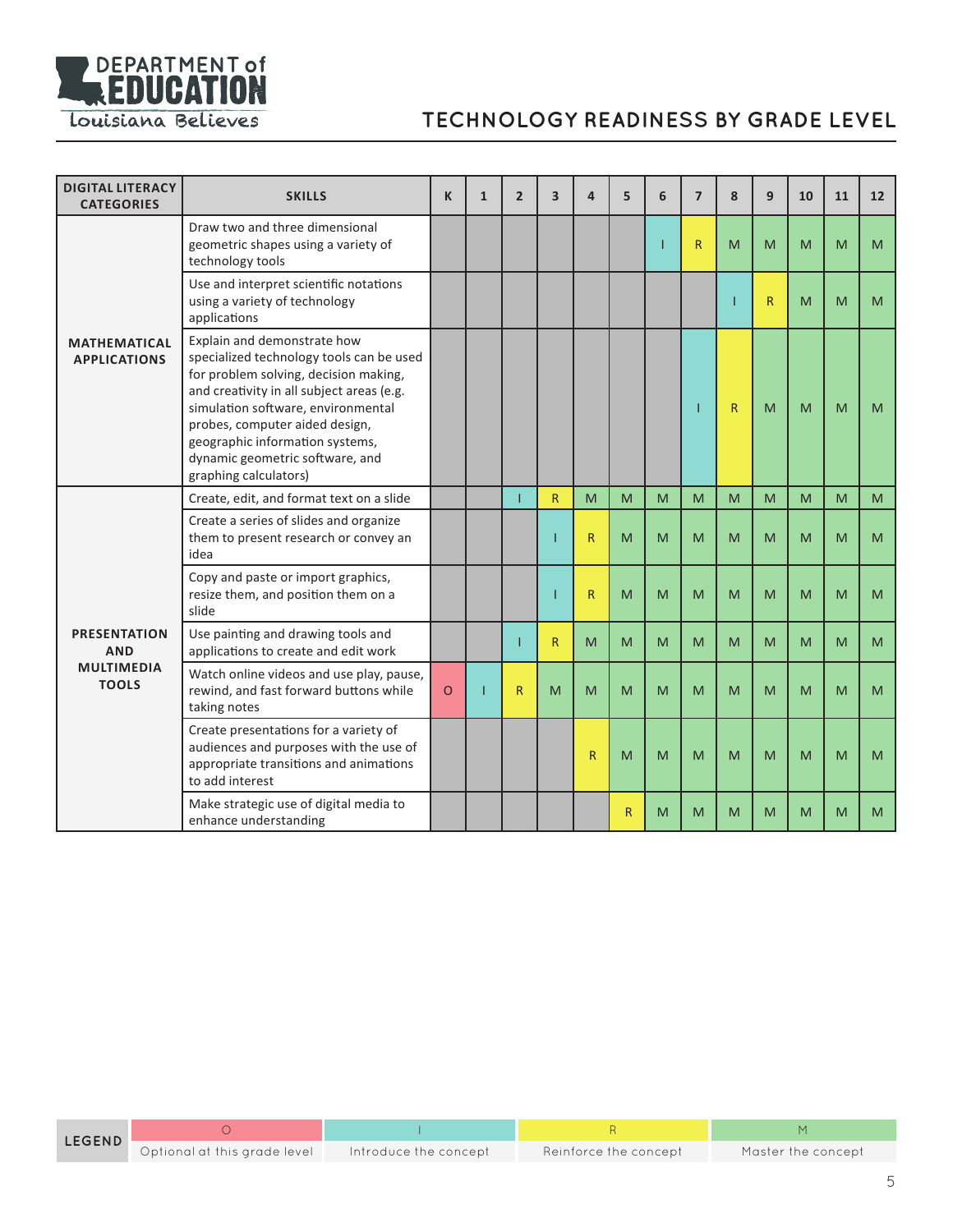

| <b>DIGITAL LITERACY</b><br><b>CATEGORIES</b>        | <b>SKILLS</b>                                                                                                                                                                                 | K | $\mathbf{1}$ | $\overline{2}$ | 3 | 4            | 5 | 6 | $\overline{7}$ | 8 | 9 | 10 | 11 | 12 |
|-----------------------------------------------------|-----------------------------------------------------------------------------------------------------------------------------------------------------------------------------------------------|---|--------------|----------------|---|--------------|---|---|----------------|---|---|----|----|----|
|                                                     | Explain and demonstrate compliance<br>with classroom and school rules<br>(Acceptable Use Policy) regarding<br>responsible use of computers and<br>networks                                    |   | $\mathsf R$  | M              | M | M            | M | M | M              | M | M | M  | M  | M  |
|                                                     | Explain responsible uses of technology<br>and digital information and describe<br>possible consequences of inappropriate<br>use                                                               |   | $\mathsf{R}$ | M              | M | M            | M | M | M              | M | M | M  | M  | M  |
| <b>ACCEPTABLE</b><br>USE, COPYRIGHT,<br>PLAGIARISM, | Explain Fair Use guidelines for the use of<br>copyrighted materials (e.g. text, images,<br>audio, and video in student projects)<br>and giving credit to media creators                       |   |              |                |   | $\mathsf{R}$ | M | M | M              | M | M | M  | M  | M  |
|                                                     | Identify and explain the strategies for<br>the safe and efficient use of computers<br>(e.g., password, virus protection<br>software, spam filters, and pop-up<br>blockers)                    |   | п            | $\overline{R}$ | M | M            | M | M | M              | M | M | M  | M  | M  |
|                                                     | Demonstrate safe email practices,<br>recognition of the potential public<br>exposure of email, and appropriate<br>email etiquette                                                             |   |              |                |   | $\mathsf{R}$ | M | M | M              | M | M | M  | M  | M  |
| <b>AND ONLINE</b><br><b>SAFETY</b>                  | Identify cyber-bullying and describe<br>strategies to deal with such a situation                                                                                                              |   | $\mathsf{R}$ | M              | M | M            | M | M | M              | M | M | M  | M  | M  |
|                                                     | Recognize and describe the potential<br>risks and dangers associated with<br>various forms of online communications                                                                           |   | ı            | $\mathsf{R}$   | M | M            | M | M | M              | M | M | M  | M  | M  |
|                                                     | Comply with the district's Acceptable<br>Use Policy related to ethical use, cyber-<br>bullying, privacy, plagiarism, spam,<br>viruses, hacking, and file sharing                              |   | $\mathsf{R}$ | M              | M | M            | M | M | M              | M | M | M  | M  | M  |
|                                                     | Analyze and explain how media and<br>technology can be used to distort,<br>exaggerate, and misrepresent<br>information                                                                        |   |              |                |   |              |   |   | R              | M | M | M  | M  | M  |
|                                                     | Give examples of hardware and<br>applications that enable people with<br>disabilities to use technology                                                                                       |   |              |                |   |              |   |   | R.             | M | M | M  | M  | M  |
|                                                     | Explain the possible risks associated<br>with the use of networked digital<br>environments (e.g. Internet, mobile<br>phones, wireless, and LANs and WANs)<br>and sharing personal information |   | п            | $\mathsf R$    | M | M            | M | M | M              | M | M | M  | M  | M  |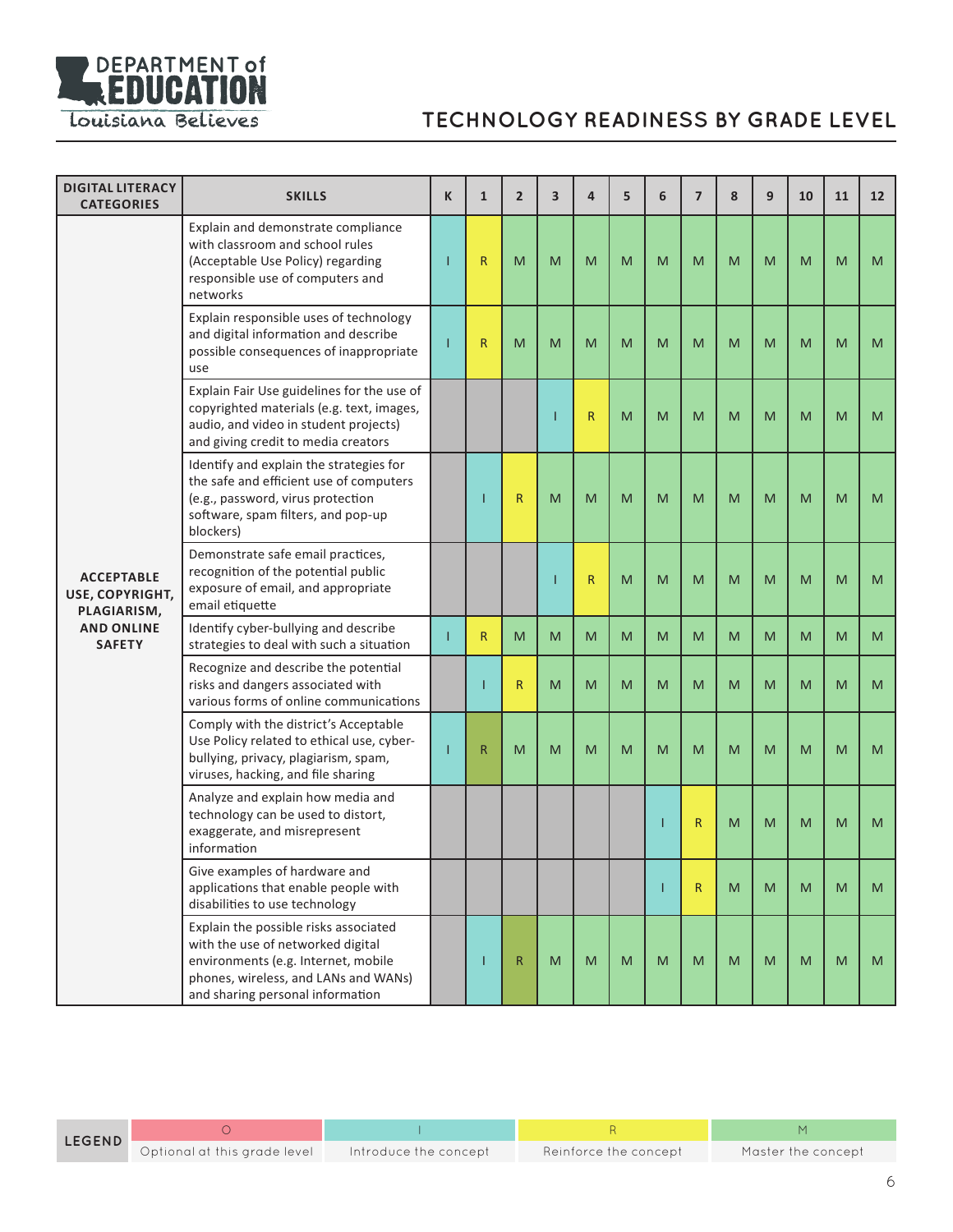

| Use age-appropriate technologies to<br>locate, collect, and organize content<br>$\mathsf{R}$<br>$\mathsf{R}$<br>O<br>Т<br>M<br>M<br>M<br>M<br>M<br>M<br>M<br>from media collection activities for<br>specific purposes, citing sources<br>Perform basic searches on databases<br>(e.g. library, card catalog, encyclopedia)<br>O<br>Т<br>R<br>M<br>M<br>M<br>M<br>M<br>M<br>M<br>M<br>to locate information<br>Evaluate teacher- or self- selected<br>Internet resources in terms of their<br>R<br>M<br>M<br>M<br>M<br>M<br>M<br>M<br>M<br>M<br>usefulness for research<br>Use content specific technology tools<br>(e.g., environmental probes, sensors,<br>$\mathsf{R}$<br>O<br>Т<br>M<br>M<br>M<br>M<br>M<br>M<br>M<br>M<br>measuring devices, and simulations) to<br>gather and analyze data<br>Use Web 2.0 tools (e.g., online<br>discussions, blogs, and wikis) to gather<br>$\mathsf{R}$<br>$\circ$<br>M<br>M<br>M<br>M<br>M<br>M<br>M<br>and share information<br>Identify probable types and locations<br>of websites by examining their domain<br>$\mathsf{R}$<br>M<br>M<br>M<br>M<br>M<br>extensions (e.g. .edu, .com, .org, .gov,<br>.au)<br>Use effective search strategies for<br>locating and retrieving electronic<br>R<br>M<br>M<br>M<br>M<br>M<br>M<br>information (e.g. using syntax and<br><b>RESEARCH AND</b><br>Boolean logic operators)<br><b>INFORMATION</b><br><b>GATHERING</b><br>Use search engines and online<br>directories and explain the differences<br>$\mathsf{R}$<br>M<br>M<br>M<br>M<br>M<br>among various search engines and how<br>they rank results<br>Use appropriate academic language in<br>online learning environments (e.g., post,<br>$\mathsf{R}$<br>M<br>M<br>M<br>M<br>M<br>thread, intranet, discussion forum, drop<br>box, account, and password)<br>Explain how technology can support<br>communication and collaboration,<br>$\mathsf{R}$<br>M<br>M<br>M<br>M<br>M<br>personal and professional productivity,<br>and lifelong learning<br>Write correct in-text citations and<br>reference lists for text and images<br>$\mathsf{R}$<br>M<br>M<br>M<br>M<br>M<br>gathered from electronic sources<br>Use web browsing to access information<br>(e.g., enter a URL, access links, create<br>O<br>ī<br>R<br>M<br>M<br>M<br>M<br>M<br>M<br>M<br>M<br>bookmarks and favorites, print<br>webpages)<br>Develop and/or use teacher-developed<br>guidelines to evaluate the content,<br>organization, design, use of citations,<br>$\mathsf{R}$<br>M<br>M<br>M<br>M<br>M<br>and presentation of technologically<br>enhanced projects<br>$\circ$<br>$\overline{R}$<br>M | <b>DIGITAL LITERACY</b><br><b>CATEGORIES</b> |  | <b>SKILLS</b> |  | K | $\mathbf{1}$ | $\overline{2}$ | $\overline{\mathbf{3}}$ | 4 | 5 | 6 | $\overline{7}$ | 8 | 9 | 10 | 11 | 12 |
|--------------------------------------------------------------------------------------------------------------------------------------------------------------------------------------------------------------------------------------------------------------------------------------------------------------------------------------------------------------------------------------------------------------------------------------------------------------------------------------------------------------------------------------------------------------------------------------------------------------------------------------------------------------------------------------------------------------------------------------------------------------------------------------------------------------------------------------------------------------------------------------------------------------------------------------------------------------------------------------------------------------------------------------------------------------------------------------------------------------------------------------------------------------------------------------------------------------------------------------------------------------------------------------------------------------------------------------------------------------------------------------------------------------------------------------------------------------------------------------------------------------------------------------------------------------------------------------------------------------------------------------------------------------------------------------------------------------------------------------------------------------------------------------------------------------------------------------------------------------------------------------------------------------------------------------------------------------------------------------------------------------------------------------------------------------------------------------------------------------------------------------------------------------------------------------------------------------------------------------------------------------------------------------------------------------------------------------------------------------------------------------------------------------------------------------------------------------------------------------------------------------------------------------------------------------------------------------------------------------------|----------------------------------------------|--|---------------|--|---|--------------|----------------|-------------------------|---|---|---|----------------|---|---|----|----|----|
|                                                                                                                                                                                                                                                                                                                                                                                                                                                                                                                                                                                                                                                                                                                                                                                                                                                                                                                                                                                                                                                                                                                                                                                                                                                                                                                                                                                                                                                                                                                                                                                                                                                                                                                                                                                                                                                                                                                                                                                                                                                                                                                                                                                                                                                                                                                                                                                                                                                                                                                                                                                                                    |                                              |  |               |  |   |              |                |                         |   |   |   |                |   |   |    |    |    |
|                                                                                                                                                                                                                                                                                                                                                                                                                                                                                                                                                                                                                                                                                                                                                                                                                                                                                                                                                                                                                                                                                                                                                                                                                                                                                                                                                                                                                                                                                                                                                                                                                                                                                                                                                                                                                                                                                                                                                                                                                                                                                                                                                                                                                                                                                                                                                                                                                                                                                                                                                                                                                    |                                              |  |               |  |   |              |                |                         |   |   |   |                |   |   |    |    |    |
|                                                                                                                                                                                                                                                                                                                                                                                                                                                                                                                                                                                                                                                                                                                                                                                                                                                                                                                                                                                                                                                                                                                                                                                                                                                                                                                                                                                                                                                                                                                                                                                                                                                                                                                                                                                                                                                                                                                                                                                                                                                                                                                                                                                                                                                                                                                                                                                                                                                                                                                                                                                                                    |                                              |  |               |  |   |              |                |                         |   |   |   |                |   |   |    |    |    |
|                                                                                                                                                                                                                                                                                                                                                                                                                                                                                                                                                                                                                                                                                                                                                                                                                                                                                                                                                                                                                                                                                                                                                                                                                                                                                                                                                                                                                                                                                                                                                                                                                                                                                                                                                                                                                                                                                                                                                                                                                                                                                                                                                                                                                                                                                                                                                                                                                                                                                                                                                                                                                    |                                              |  |               |  |   |              |                |                         |   |   |   |                |   |   |    |    |    |
|                                                                                                                                                                                                                                                                                                                                                                                                                                                                                                                                                                                                                                                                                                                                                                                                                                                                                                                                                                                                                                                                                                                                                                                                                                                                                                                                                                                                                                                                                                                                                                                                                                                                                                                                                                                                                                                                                                                                                                                                                                                                                                                                                                                                                                                                                                                                                                                                                                                                                                                                                                                                                    |                                              |  |               |  |   |              |                |                         |   |   |   |                |   |   |    |    |    |
|                                                                                                                                                                                                                                                                                                                                                                                                                                                                                                                                                                                                                                                                                                                                                                                                                                                                                                                                                                                                                                                                                                                                                                                                                                                                                                                                                                                                                                                                                                                                                                                                                                                                                                                                                                                                                                                                                                                                                                                                                                                                                                                                                                                                                                                                                                                                                                                                                                                                                                                                                                                                                    |                                              |  |               |  |   |              |                |                         |   |   |   |                |   |   |    |    |    |
|                                                                                                                                                                                                                                                                                                                                                                                                                                                                                                                                                                                                                                                                                                                                                                                                                                                                                                                                                                                                                                                                                                                                                                                                                                                                                                                                                                                                                                                                                                                                                                                                                                                                                                                                                                                                                                                                                                                                                                                                                                                                                                                                                                                                                                                                                                                                                                                                                                                                                                                                                                                                                    |                                              |  |               |  |   |              |                |                         |   |   |   |                |   |   |    |    |    |
|                                                                                                                                                                                                                                                                                                                                                                                                                                                                                                                                                                                                                                                                                                                                                                                                                                                                                                                                                                                                                                                                                                                                                                                                                                                                                                                                                                                                                                                                                                                                                                                                                                                                                                                                                                                                                                                                                                                                                                                                                                                                                                                                                                                                                                                                                                                                                                                                                                                                                                                                                                                                                    |                                              |  |               |  |   |              |                |                         |   |   |   |                |   |   |    |    |    |
|                                                                                                                                                                                                                                                                                                                                                                                                                                                                                                                                                                                                                                                                                                                                                                                                                                                                                                                                                                                                                                                                                                                                                                                                                                                                                                                                                                                                                                                                                                                                                                                                                                                                                                                                                                                                                                                                                                                                                                                                                                                                                                                                                                                                                                                                                                                                                                                                                                                                                                                                                                                                                    |                                              |  |               |  |   |              |                |                         |   |   |   |                |   |   |    |    |    |
|                                                                                                                                                                                                                                                                                                                                                                                                                                                                                                                                                                                                                                                                                                                                                                                                                                                                                                                                                                                                                                                                                                                                                                                                                                                                                                                                                                                                                                                                                                                                                                                                                                                                                                                                                                                                                                                                                                                                                                                                                                                                                                                                                                                                                                                                                                                                                                                                                                                                                                                                                                                                                    |                                              |  |               |  |   |              |                |                         |   |   |   |                |   |   |    |    |    |
|                                                                                                                                                                                                                                                                                                                                                                                                                                                                                                                                                                                                                                                                                                                                                                                                                                                                                                                                                                                                                                                                                                                                                                                                                                                                                                                                                                                                                                                                                                                                                                                                                                                                                                                                                                                                                                                                                                                                                                                                                                                                                                                                                                                                                                                                                                                                                                                                                                                                                                                                                                                                                    |                                              |  |               |  |   |              |                |                         |   |   |   |                |   |   |    |    |    |
|                                                                                                                                                                                                                                                                                                                                                                                                                                                                                                                                                                                                                                                                                                                                                                                                                                                                                                                                                                                                                                                                                                                                                                                                                                                                                                                                                                                                                                                                                                                                                                                                                                                                                                                                                                                                                                                                                                                                                                                                                                                                                                                                                                                                                                                                                                                                                                                                                                                                                                                                                                                                                    |                                              |  |               |  |   |              |                |                         |   |   |   |                |   |   |    |    |    |
|                                                                                                                                                                                                                                                                                                                                                                                                                                                                                                                                                                                                                                                                                                                                                                                                                                                                                                                                                                                                                                                                                                                                                                                                                                                                                                                                                                                                                                                                                                                                                                                                                                                                                                                                                                                                                                                                                                                                                                                                                                                                                                                                                                                                                                                                                                                                                                                                                                                                                                                                                                                                                    |                                              |  |               |  |   |              |                |                         |   |   |   |                |   |   |    |    |    |
| Reinforce the concept<br>Optional at this grade level<br>Introduce the concept<br>Master the concept                                                                                                                                                                                                                                                                                                                                                                                                                                                                                                                                                                                                                                                                                                                                                                                                                                                                                                                                                                                                                                                                                                                                                                                                                                                                                                                                                                                                                                                                                                                                                                                                                                                                                                                                                                                                                                                                                                                                                                                                                                                                                                                                                                                                                                                                                                                                                                                                                                                                                                               | <b>LEGEND</b>                                |  |               |  |   |              |                |                         |   |   |   |                |   |   |    |    |    |